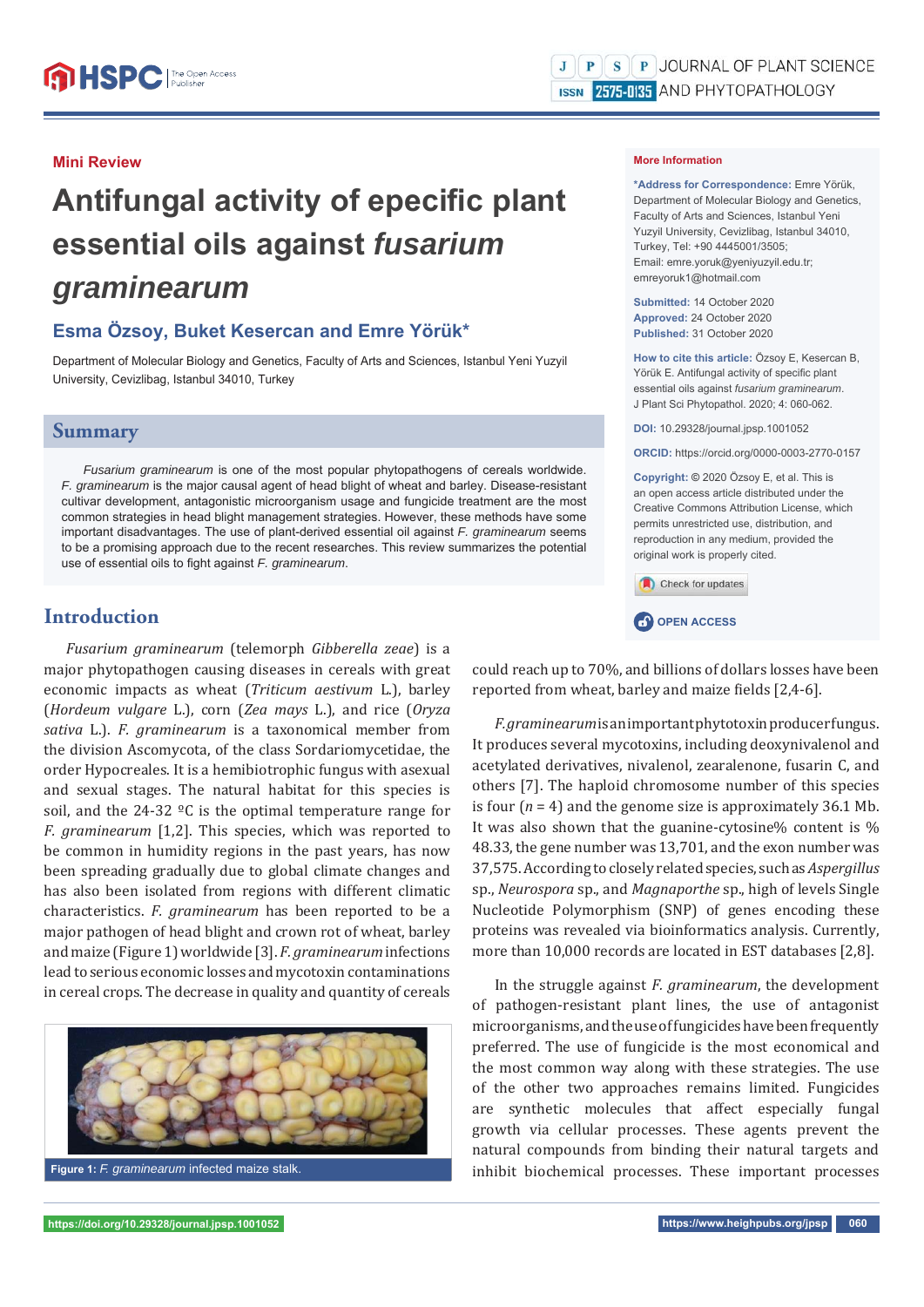

are composed of nucleic acid metabolism, cytoskeleton, respiration, signal transduction and sterol biosynthesis [9-13]. Currently, the high use of these fungicides, the increased use of aromatic hydrocarbons, and use in common of various fungicides worldwide, led to an increase in the levels of fungicide resistance in fungus [14-16]. Thus, the researchers have focused on the use of alternative agents.

Essential oils of aromatic, fragrant, and medicinal plants are used in diversity in industrial field, with low or high levels of antioxidant and antimicrobial activities. In particular, qualitative and quantitative features are responsible for these activities of essential oils. Essential oil content produced by plants can be similar, as well as show great diversity. It is often observed that the same essential oil is produced as major or minor compound in different plants [17]. Eugenol, kaempferol, and camphor are some of these important plantderived antifungal agents for *Fusarium* spp. [18-20]. However, majority of the investigations related to antifungal effects of plant derived natural compounds include the usage of the mixtures including plenty of essential oils. Additionally, these researches have been mainly focused on *in vitro*  growth capacity testes and chromatographic tests [21,22]. The limited investigations report the potential antifungal effects of specific-plant derived essential oils [19] with a minimum inhibitory concentration (MIC) of camphor as 1 mg/mL in *F. graminearum*. Similarly, approximately 1 mg/mL MIC value is reported from different investigations [18,20]. These investigations revealed physiological, morphological, genetic, and epigenetic alterations due to the potential antifungal effects of these specific plant-derived essential oils. However, these investigations have also restricted numbers of fungal species. These investigations do not provide detailed information about the precise mechanisms of plant-derived essential oils in inhibiting the radial growth rates of *Fusarium* spp. The detailed metabolomics, epigenomics, and genomics alterations information related to specific essential oil treatment still miss.

## **Conclusion**

The increased resistance to common fungicide in *F. graminearum* revealed [16,23] the need for novel disease management strategies. The use of plant-derived essential oil mixtures provide remarkable results related to the antifungal properties of these compounds [17]. However, the composition of chemical molecules vary in plant species, and it is not possible to detect which molecule has the potential antifungal effect on *F. graminearum*. In this regard, specific essential oil usage seems to be a promising tool in further research related to head blight and crown rot disease management.

## **References**

- 1. Özer N, Soran H. Fusarium species of Turkey. Hacettepe Üniversitesi Eğitim Fakültesi Dergisi. 1991; 6: 259-271.
- 2. Goswami RS, Kistler HC. Heading for disaster: Fusarium

graminearum on cereal crop. Mol Plant Pathol. 2004; 5: 515-525. **PubMed:** https://pubmed.ncbi.nlm.nih.gov/20565626/

- 3. Yli-Mattila T, Rämö S, Hietaniemi V, Hussien T, Carlobos-Lopez A, et al. Molecular quantification and genetic diversity of toxigenic Fusarium species in Northern Europe as compared to those in Southern Europe. Microorganisms. 2013; 1: 162-174.
- 4. Parry DW, Jenkinson P, McLeod L. Fusarium ear blight (scab) in small grain cereals-a review. Plant Pathol. 1995; 44: 207-238.
- 5. Windels CE. Economic and social impacts of Fusarium head blight: changing farms and rural communities in the Northern Great Plains. Phytopathology. 2000; 90: 17-21. **PubMed:** https://pubmed.ncbi.nlm.nih.gov/18944567/
- 6. Matny ON. Fusarium head blight and crown rot on wheat & barley: losses and health risks. Adv Plants Agric Res. 2015; 2: 00039.
- 7. Desjardins AE, Proctor RH. Molecular biology of Fusarium mycotoxins. Int J Food Microbiol. 2007; 119: 47-50. **PubMed:** https://pubmed.ncbi.nlm.nih.gov/17707105/
- 8. Trail F. For blighted waves of grain: Fusarium graminearum in the postgenomics era. Plant Physiol. 2009; 49: 103-110. **PubMed:** https://pubmed.ncbi.nlm.nih.gov/19126701/
- 9. Dal Bello GM, Monaco CI, Simon MR. Biological control of seedling blight of wheat caused by Fusarium graminearum with beneficial rhizosphere microorganisms. World J Microbiol Biotechnol. 2002; 18: 627-636.
- 10. Kretschmer M, Leroch M, Mosbach A, Walker AS, Fillinger S, et al. Fungicide-driven evolution and molecular basis of multidrug resistance in field populations of the grey mould fungus Botrytis cinerea. PLoS Pathog. 2009; 5: e1000696. **PubMed:** https://pubmed.ncbi.nlm.nih.gov/20019793/
- 
- 11. Qiana H, Dub J, Chia M, Sunc X, Lianga W, et al. The Y137H mutation in the FgCYP51B protein confers reduced sensitivity to tebuconazole in Fusarium graminearum. Pest Manag Sci. 2018; 74:1472-1477. **PubMed:** https://pubmed.ncbi.nlm.nih.gov/29274114/
- 12. Huang C, Gangola MP, Ganeshan S, Hucl P, Kutcher HR, et al. Spike culture derived wheat (Triticum aestivum L.) variants exhibit improved resistance to multiple chemotypes of Fusarium graminearum. Plos One, 2019; 14: e0226695.
- 13. Demissie ZA, Witte T, Robinson KA, Sproule A, Foote SJ, et al. Transcriptomic and Exometabolomic Profiling Reveals Antagonistic and Defensive Modes of Clonostachys rosea Action Against Fusarium graminearum. Mol Plant-Microbe Interact. 2020; 33: 842-858. **PubMed:** https://pubmed.ncbi.nlm.nih.gov/32116115/
- 14. Gisi U, Sierotzki H, Cook A, McCaffery A. Mechanisms influencing the evolution of resistance to Qo inhibitor fungicides. Pest Manag Sci. 2002; 58: 859-867. **PubMed:** https://pubmed.ncbi.nlm.nih.gov/12233175/
- 15. Brent KJ, Hollomon DW. 'The Future', Brussels: GIFAP, Fungicide resistance in crop pathogens: how can it be managed? 1995; 48.
- 16. Talas F, McDonald BA. Genome-wide analysis of Fusarium graminearum field populations reveals hotspots of recombination. BMC Genomics. 16: 996.
- 17. Arif T, Bhosale JD, Kumar N, Mandal TK, Bendre RS, et al. Natural products–antifungal agents derived from plants. JANPR. 2009; 11: 621-638.
	- **PubMed:** https://pubmed.ncbi.nlm.nih.gov/20183299/
- 18. Sefer Ö, Yörük E, Develi ES, Zümrüt IM, Sezer AS, et al. Kaempferol'ün Başak Yanıklığı Etmeni Fusarium culmorum'un Üremesi ve Toksin Üretimi Üzerine Olan Etkileri, SDÜ Ziraat Fakültesi Dergisi. 2017; 12: 24-33.
- 19. Gazdağlı A, Sefer Ö, Yörük E, Varol Gİ, Teker T, et al. Investigation of camphor effects on Fusarium graminearum and F. culmorum at different molecular levels. Pathogens. 2018; 7: 90.